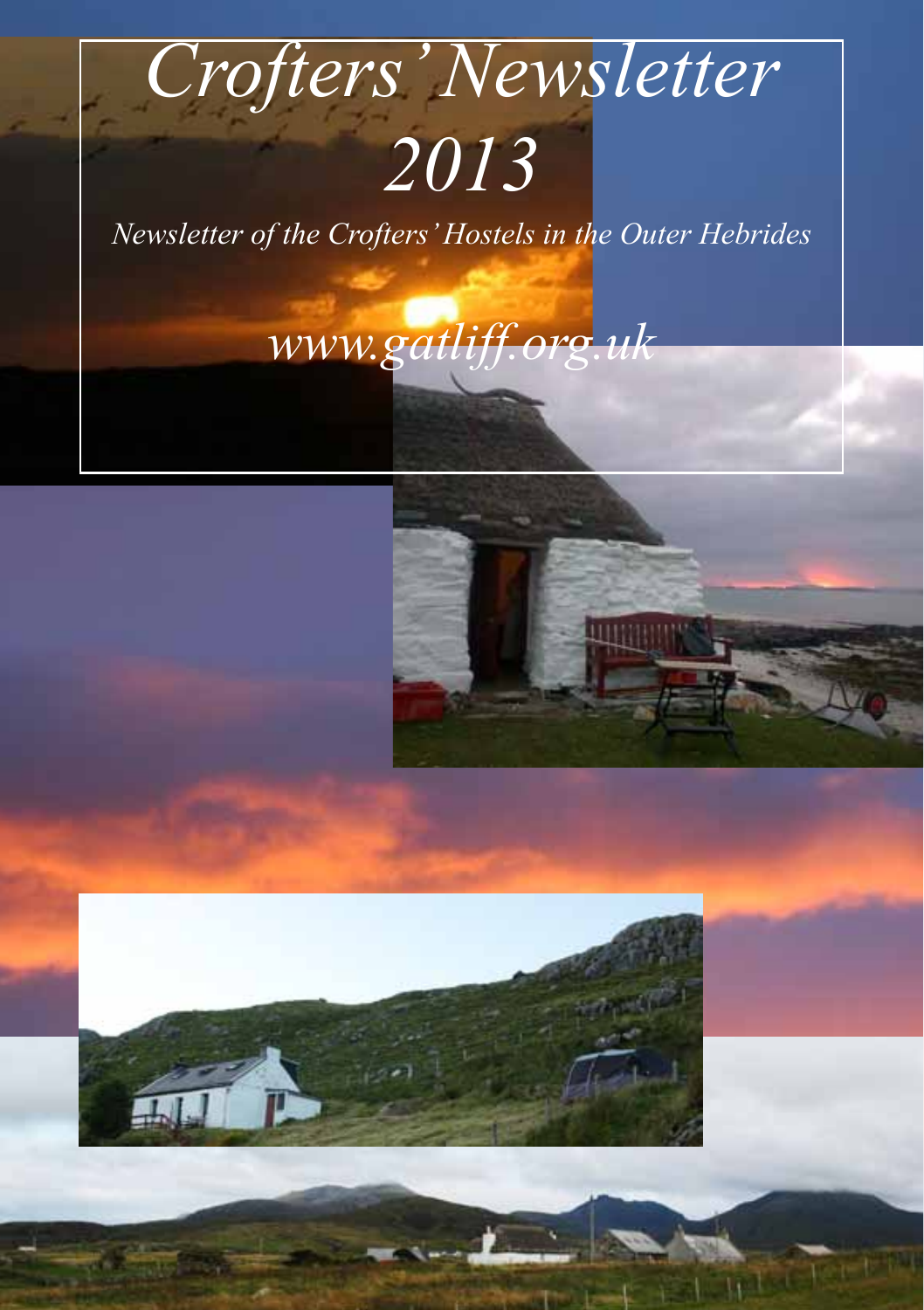

## **Newsletter of the Crofters' Hostels 2013**

This newsletter is for all who stayed at one of the Crofters' Hostels in 2012 and all who support the hostels. The Crofters' hostels are run by volunteers from the Gatliff Hebridean Hostels Trust in partnership with islanders. It is compiled from entries which hostellers left in the log books found at the hostel.

The Newsletter presents a look back on how hostellers enjoyed the hostels. This newsletter has appeared, in a variety of formats, every year since 1963, the year after the first hostel opened at Rhenigidale. Electronic copies of the 2012 Crofters' Newsletter and the Hebridean Hostellers Newsletters no 54 (2013), no 55 (spring 2014) & no 56 (autumn 2014) can be found on our web site www.gatliff.org.uk

| Overnights      | 2005 | 2006 | 2007 | 2008 | 2009 | 2010 | 2011 | 2012  |
|-----------------|------|------|------|------|------|------|------|-------|
| <b>Berneray</b> | 2201 | 2311 | 2226 | 2147 | 2752 | 2562 | 2698 | 2039  |
| Garenin         | 1577 | 1620 | 1301 | 948  | 1598 | 1573 |      |       |
| Howmore         | 1552 | 1805 | 1727 | 595  | 2022 | 1765 | 1760 | 1260  |
| Rhenigidale     | 1178 | 1010 | 1035 | 919  | 960  | 983  | 994  | 732   |
| TOTAL           | 6508 | 6746 | 6289 | 5609 | 7332 | 6883 | 5452 | 403 I |

## **Hostel results for 2012**

#### **Jo Burgess, Editor of the Crofters' Newsletter** writes:

Yet again in 2012 I did not make it to the islands. I was in Inverness for a few days for the big Runrig concert and really enjoyed exploring the town, the Caledonian Canal and out towards the Kessock Bridge but I missed the islands. It was great however to see the band after a year plus of no live concerts, even if it rained and I wasn't well, so heard some of the concert from the medics tent. Going round the back of the stage arm in arm with two medics wasn't quite what I had in mind but finding the Simba Tree at 'The Glass House' was a real blessing.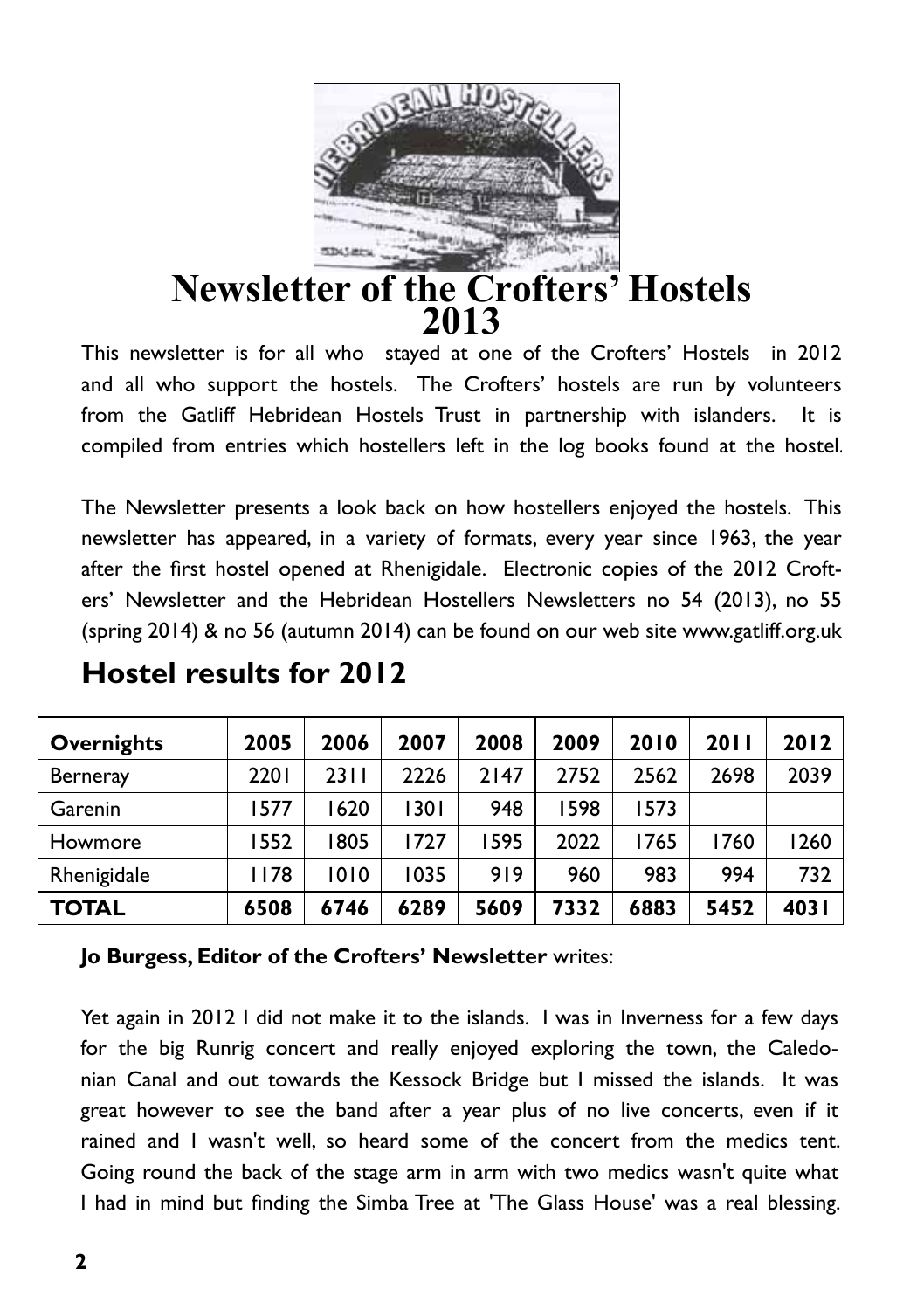# **Rhenigidale**

The first entry is at the end of March from a sea kayaker who described the village as a "gem of a place". Into April it was cold and wet but "what a haven to rest". Jo and Helen Worthington from North London described it as cosy and welcoming. Another visitor on a return trip enjoyed a mix of rain and sunshine and wrote "somehow this place is doing magic to me, calming me down from the 50 weeks of work between my stays here". Carol Ashdown from Northwich enjoyed her stay with dogs Moss and Gwen and felt settled and comfortable. She visited Tarbert and Seilebost describing "more sea, sky and sand in multi blued shades". Sue thanked Alasdair for his company and caring for this special place.

Kate took over from Alasdair in May 2012 and immediately made an impression on hostellers. One hosteller wrote that their stay was pleasant, comfortable and sociable. Kate's children Fiona and Alisdair were described as a delight. Hostellers from New Zealand wrote of the resident stag near to the hostel, and found the hostel very cosy. They wrote that they "will remember this gem"

In mid-May cyclists heading north were staying in their third hostel. Tim Dorey from Ross-on-Wye wrote that "we have really enjoyed each hostel, have received a warm welcome in each and met many interesting people". He was very impressed and thanked Kate for the welcome and the eggs. A few days later Gavin Clark from Blairgowrie enjoyed sunshine and from Clisham had views from Rum to Cape Wrath and St Kilda out to the west. From the hostel, in the evening sunlight he enjoyed wonderful clear views of the Skye Cuillins, with a mackeral sky as a backdrop to the west. By the end of May hostellers reported that the young stag loved having his photo taken! Hostellers from Edinburgh brought the sodden visitors book and rusty tin down from Toddun to dry. Visitors from Germany thought Rhenigidale a very lovely place to be and had the place to themselves. The Wrights from Kilmarnock who thought it a wonderful place with everything ship shape and left a donation (for which the Trust is very grateful). Iris had the place to herself and had a surprise with the large cluster of irises in front of the hostel (They are always one of my favourite sites on Harris- Jo)



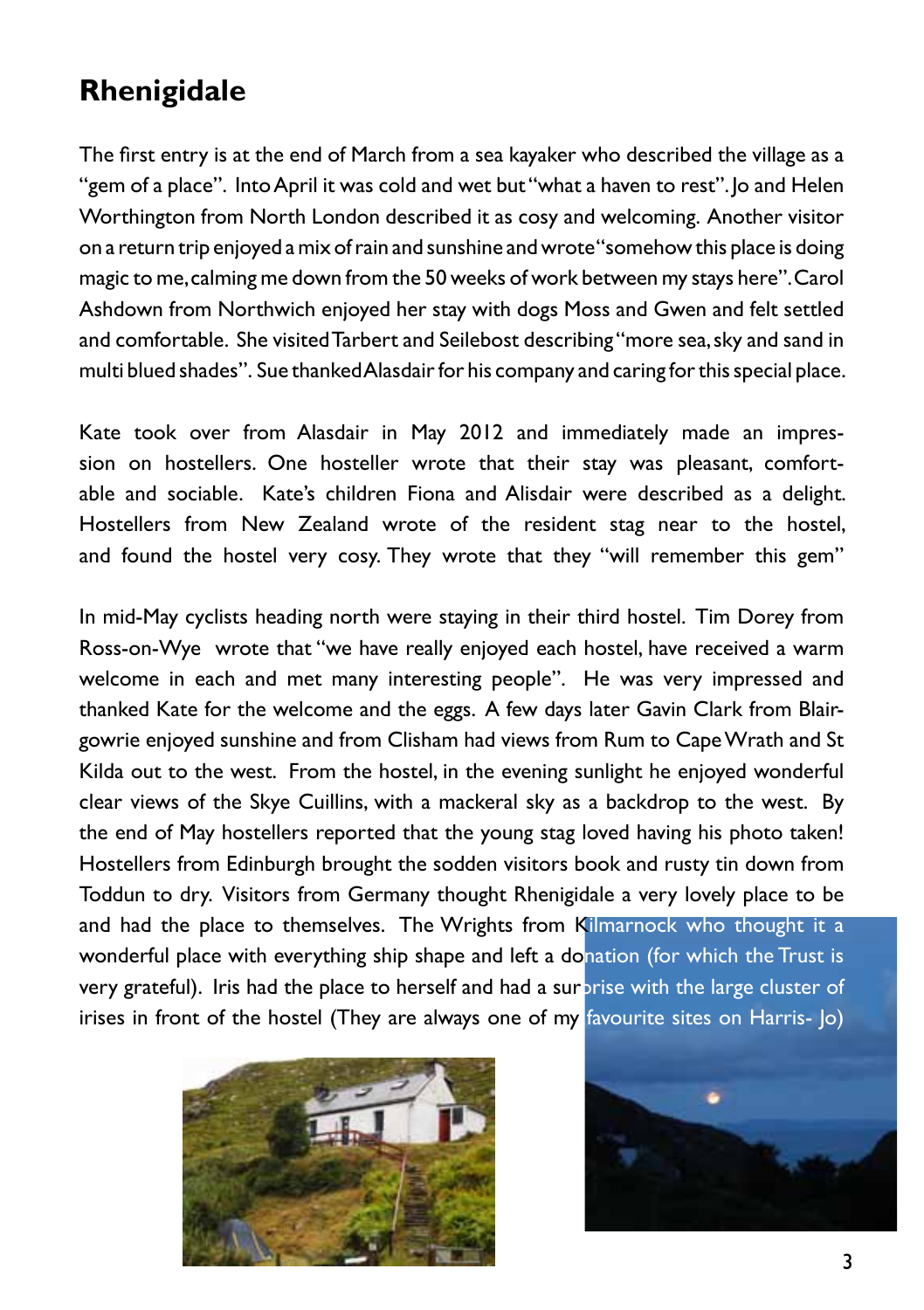

In early June Sam Peak from Cambridgeshire and Leanne from Canada said that this "isolated and beautiful" Rhenigidale .. "was the perfect to relax after a music festival." Laura and Torsten from Germany were on the seventh night of their *Timeless Way* and thanked Kate and Trust Chairman Peter Clarke– the latter for all the work that he puts into the Trust and "especially his book *The Outer Hebrides The Timeless Way,* which we are following" (which made me think where is my copy – Jo). Melanie from Canada got sunburnt and wrote that the area reminded her of Newfoundland. Graham Brooks from Tunbridge Wells and Laura from South Africa enjoyed their stay and appreciated the heather. Helen, Dave and Tony enjoyed 4 days sea kayaking and saw puffins off the headland opposite Scalpay. In July visitors from the Netherlands loved it. In August Rebecca, Neil and Cathy Atkinson from Stratford on Avon found it peaceful and wrote "we will remember it for a very long time. We hope to return soon". Another visitor found it a serene setting that "ended my search for something on Harris – a kind place to relax and unwind. " Another wrote "a great little set up at the end of one of the best walks on the island". Kathie Legge from Castleton and Jeanette from New Zealand found it very restful and snug.

In September seven mountain bikers were grateful for the shelter from the storm. On 14 September Ray celebrated his birthday here and wrote "couldn't wish to be anywhere else". Peter Baxter and Angela Benham from Chinley in Derbyshire thanked Kate for keeping a very tidy, cosy hostel and "the best eggs we've eaten for a long time". Into October Janet Appleton from Edinburgh and her dogs stayed and Matt Ludford from Norwich admired the recent work by the work party in the kitchen. Phil Harris from Stirling reported that there was a new visitor book on the summit cairn of Toddun. He was on "probably his 20<sup>th</sup> visit since 1981". Laura Somerville from Helensburgh enjoyed sitting out on the front bench in the morning sunshine eating her porridge and thought herself in heaven. Brian Cox from Witham too, having arrived wet and tired found the peace and quiet heaven. Jackie and Matt from Taunton walked up Clisham and Toddun and saw the Northern Lights (I am jealous – Jo). John had rain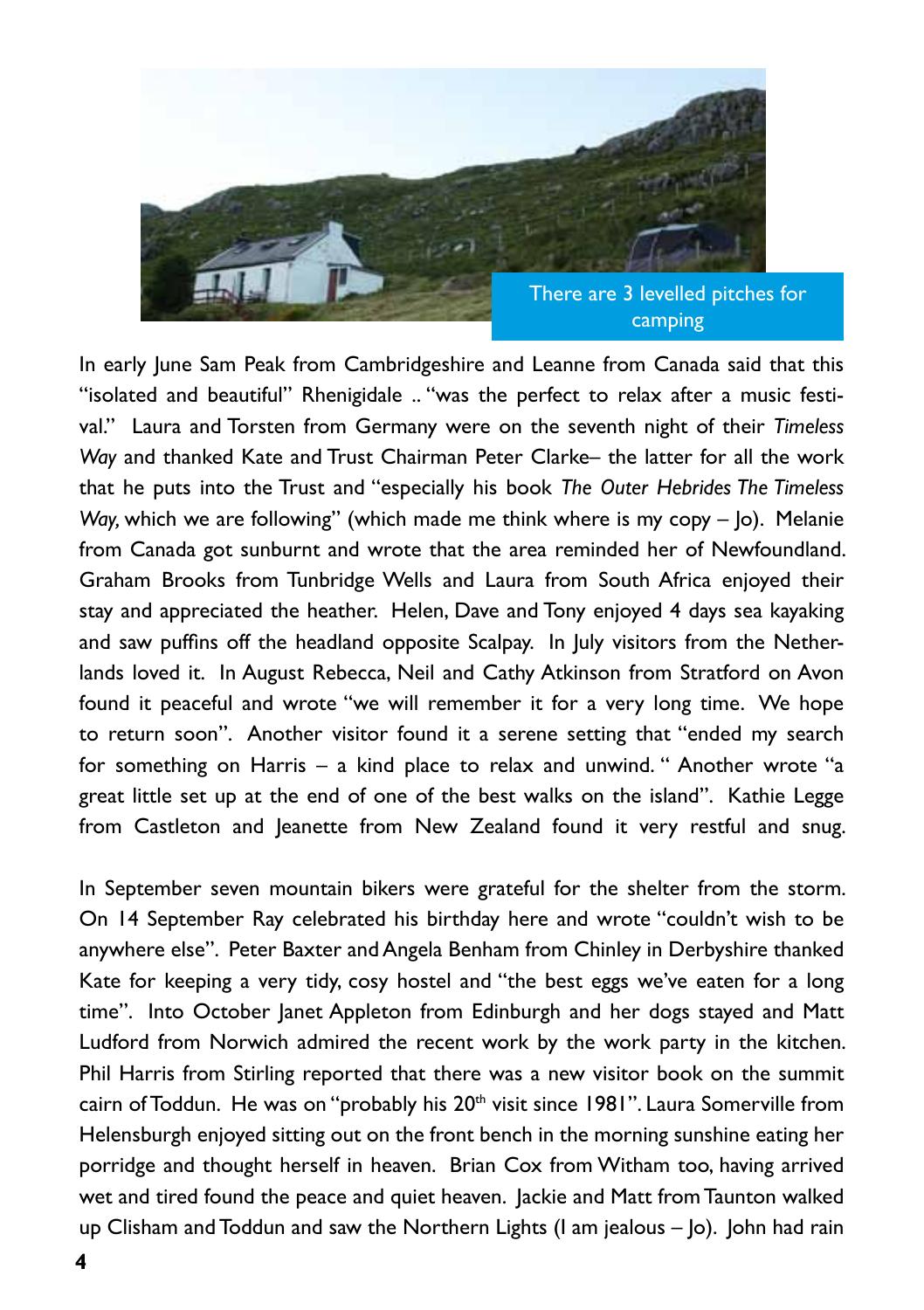and wind but had some breaks on his climb up Toddun with excellent views of Harris. In November Alex and Juliet from Dolfor, Powys were glad of the stove and the drying rack. They saw a pair of dolphins in Loch Trollamarig They praised the kitchen refit having been a few times with the old one. They especially liked the water heater but thought a bigger fridge would be even better. They also saw a stag at Molinginis. Visitors from New Zealand thought it a "cute wee hostel in a lovely location. " A student of Lewisian Gneiss stayed in December and met some interesting people including Helen who cooked a chicken dinner with custard and apple pie. They wrote "only one word to add – Area and hostel amazing."

As usual the Stornoway Running and Athletics Club were here on New Years Eve 2012 on their annual run. They had a great day out and wrote that it was great to be able to come to the hostel for food and a fire – "Awesome place". The Club run along the Postmans Path from Urgha. (Visitors are welcome.)



## **Keep in touch. Join the Trust**

We would be pleased to keep you in touch with the hostels. Why not join the Trust? It only costs £10 a year. You will receive this newsletter annually, our Hebridean Hostellers Newsletter which appears twice a year and all other publications including our Annual Report. Above all you will have the satisfaction of knowing you are helping to keep the hostels going. A membership application form is enclosed. It can also be downloaded from our web site www.gatliff.org.uk or sent to you by email. (Please contact ghht@gatliff.org.uk)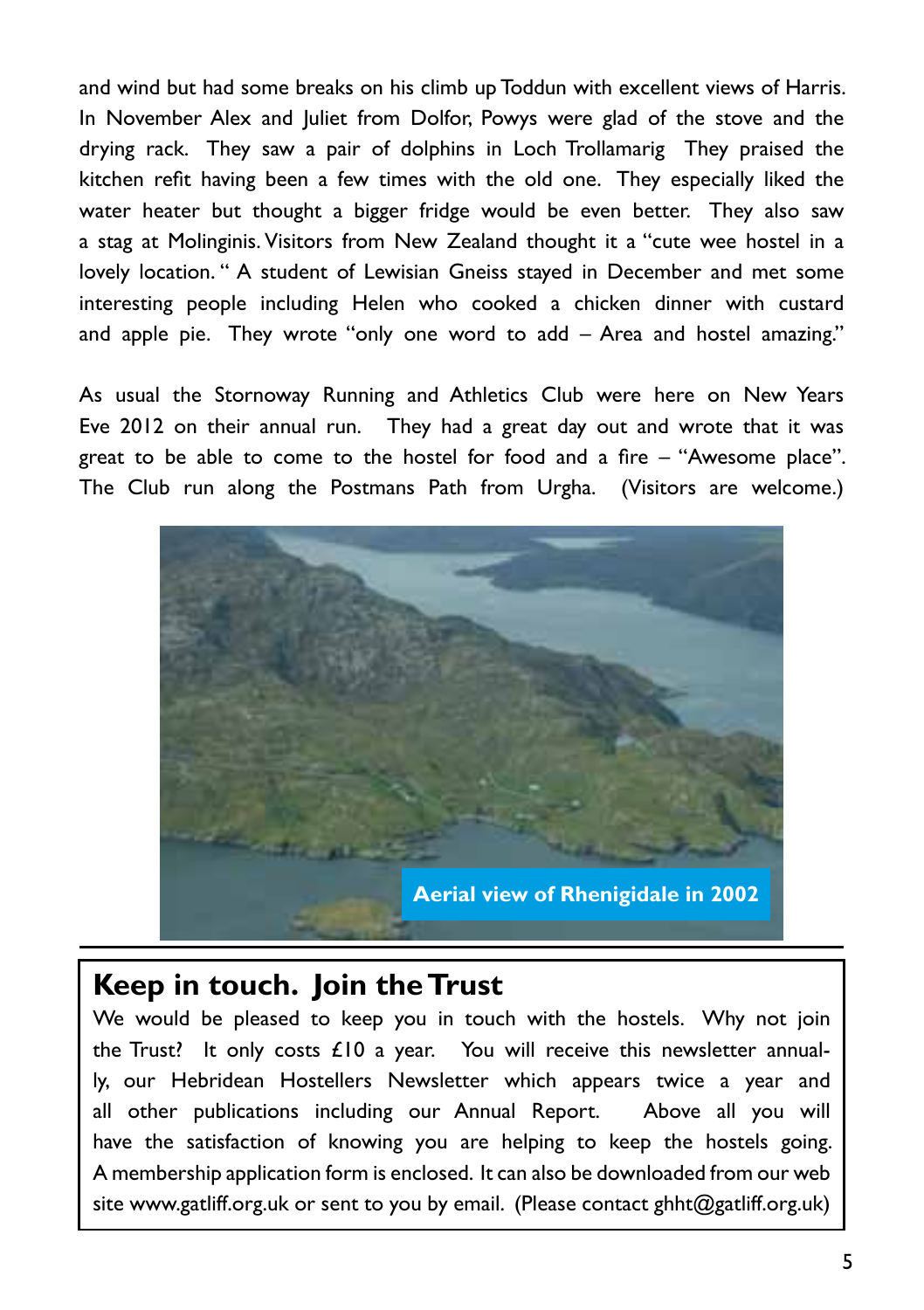#### **Berneray**



Trustee John Joyce lead a work party here in February painting against a backdrop of the spectacular colours and light effects at this time of the year with the low sun and clear light. Some of the workers from the Telford Church (featured in *Restoration Man* on Channel  $4 - |o|$  had been staying at the hostel. In April Harry Bottesch and Ena from Edinburgh wrote that it was great to wake up to the sound of the sheep and the sea. The MacGregor family from Strathpeffer too had a great time and enjoyed great craic and a wee dram. Steve who was cycling with a southerly wind behind him wrote "great to be back again. Puts a smile on my face ALWAYS". Jerome Finlayson and Dougie More from West Lothian also cycling enjoyed fantastic weather. Ben Sadler from Glasgow and Pete McIntosh from Brighton summed it up in one word "wow".

Carol Ashdown enjoyed odd bits of wild weather, magnificent seas and sky colours and endless photography and wrote "as before just wonderful to be here". She enjoyed the scones at the Ardmaree stores. She saw no otters or eagles but did see a barn owl and male hen harrier on North Uist hunting and giving a real display. She thanked Jackie for her work and warm welcome.

For Anna it was her first time in a Gatliff hostel. She found it warm and cosy and hoped to come back. By May Tim Dorey from Ross on Wye and Scott Sullivan from Glasgow were enjoying sunshine, a wonderful situation and good company. Anna was back for a visit to St Kilda in beautiful calm weather. Alan Cherry from South Uist wrote that it was one of the most beautiful places and views he'd seen. He enjoyed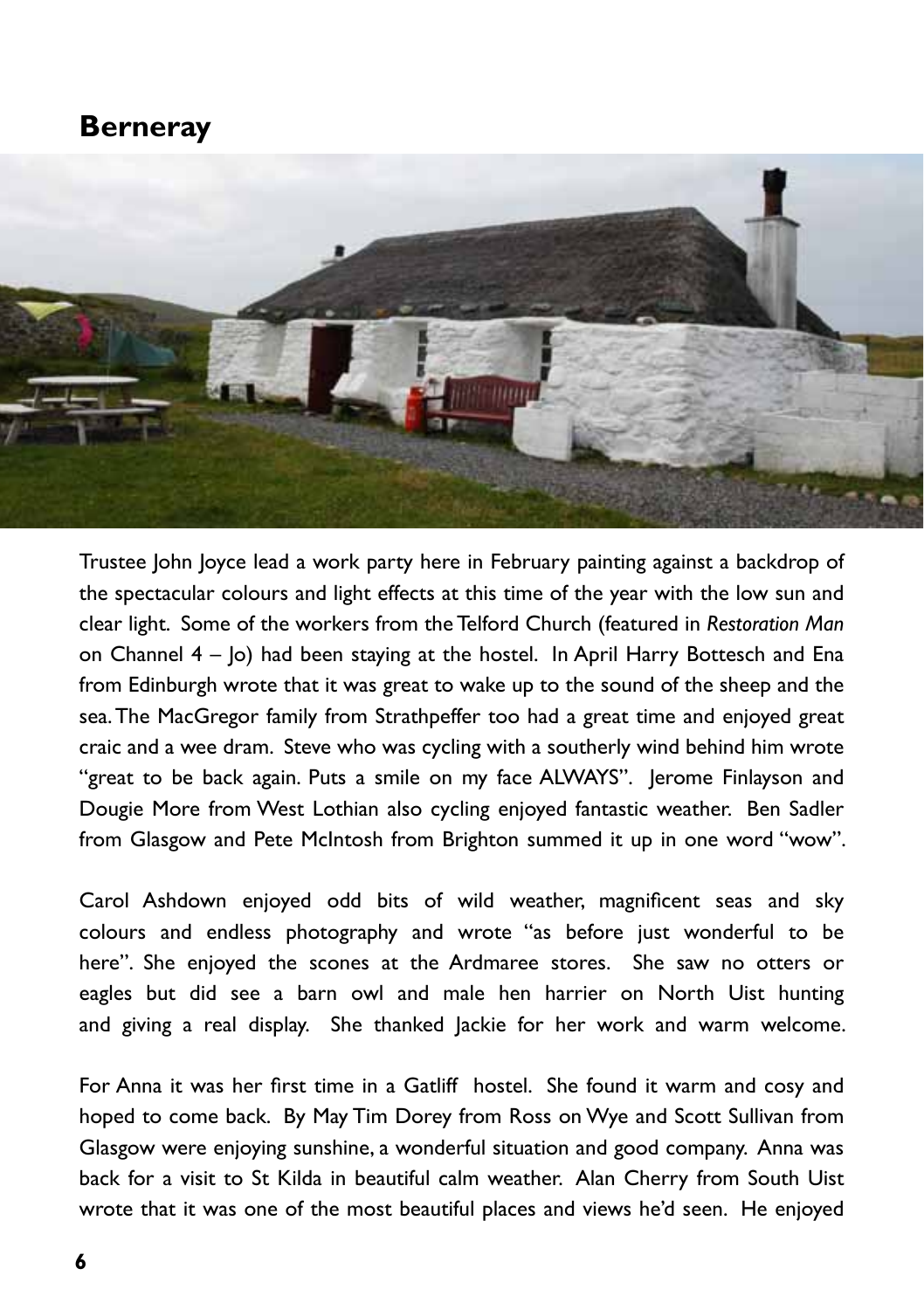a stunning panorama from the top of Beinn Shleiba and wrote "I'll be back". He also wrote that he met some inspiring people and thanked Jackie. Anna Davies aged 8 from Rydal in Cumbria wrote that she loved being here so much "I could kiss it". Paul Davies also from Rydal wrote "it touches my heart and somehow keeps drawing me back." John wrote "what a wonderful place where the earth and heaven meet".

In June a hosteller enjoyed seeing a female otter fishing on the south coast. Christine Allonby from Doncaster enjoyed sitting on the bench watching the comings and goings of various birds and the odd seal or two. Listening to the tide coming and going is therapy. Lynsey wrote "a little piece of heaven". Laura and Torsten from Germany were here in July on their *Timeless Way.* Tim enjoyed the lowest ever spring tide. Alice and David thought it "the most beautiful place they had ever been". Vicki and Co stayed on an extra night and enjoyed great company and some wonderful accordian playing and cake – the hostel fulfilled its purpose – warmth, openess, sharing and good craic. In July there were also some people in a tent playing loud rave music. Harry was glad to be here again and paddled in the sea which was quite pleasantly warm. Johnny aged 7 from Aberdeen liked the camping and the sheep and did a good drawing of both. Alex aged 5 really liked the birds and did a good drawing of birds and a blue sky.

Marsha from Little Rock, Arkansas was back for another good holiday – although by the end of July the weather left much to be desired. She made some new friends and visited some old ones and left counting the days until her return. Alex and Jennie McClare from Callender wrote that the Gatliff hostels had been a wonderful discovery for them. Visitors from Dundee enjoyed it with Mum especially enjoying the Gannets and the Dunlin and a great yellow bumblebee on a thistle. Anonymous wrote "just to rub it in we saw an otter".

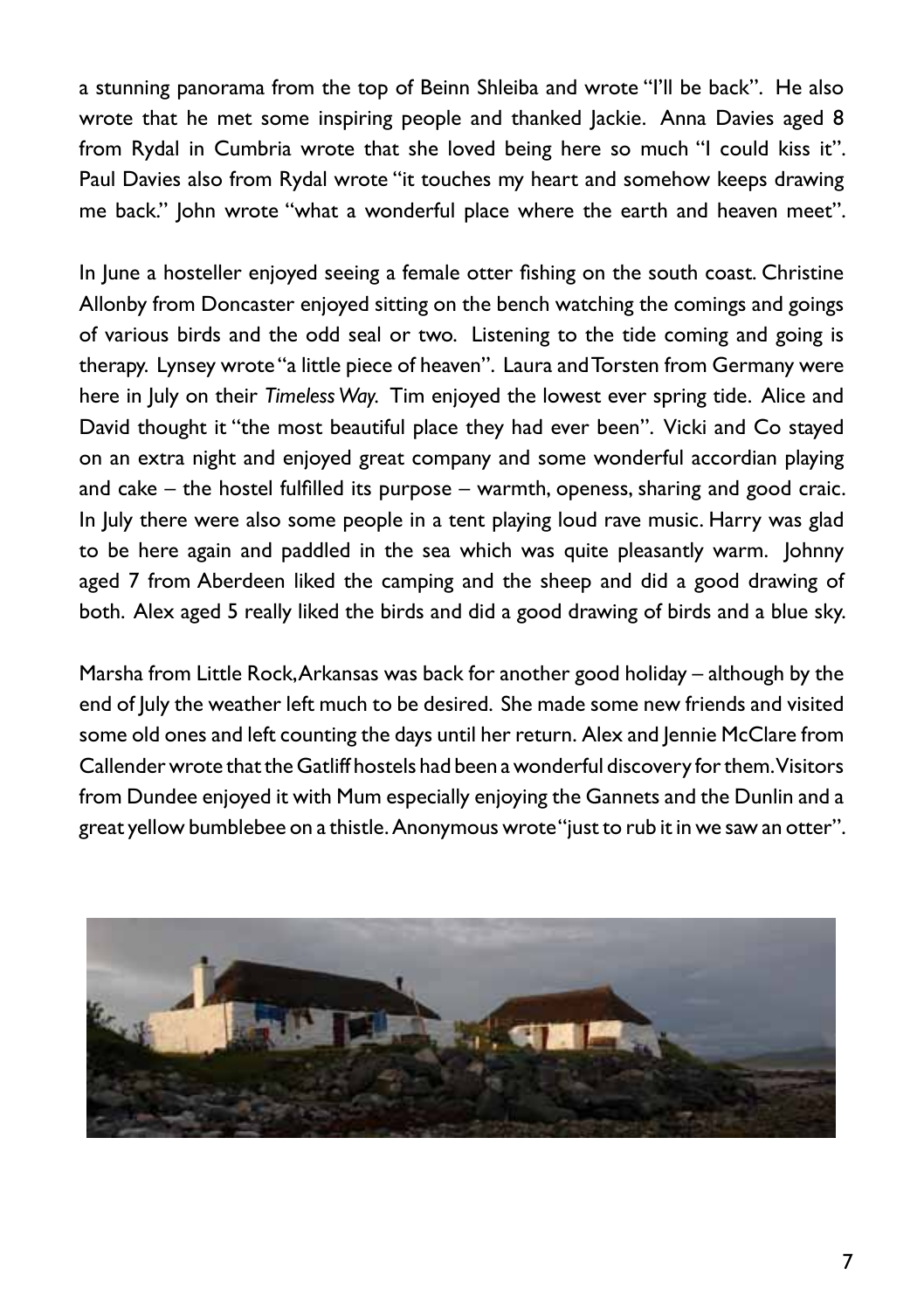In August Jack and Jan recharged their batteries and fixed the radio. Visitors from Austria especially enjoyed playing in the sand – which they don't have in Austria. Visitors from Kent didn't have great weather but thought it was great place to stay. Some Italian visitors were also here. Elizabeth and Philip from Cumbria were back again and enjoyed better weather than usual with great company.

By September Adam Richards from Oban wrote that the weather had gone to pot. He enjoyed the shower. Jeanette from New Zealand loved seeing otters swimming from the kitchen window. J Pinkman wrote it reminded them of growing up in the good old days "when we sat around Nana's stove, listening to stories and sharing good company." They enjoyed a picture of Bradley Wiggens in the hostel. Walter saw a pair of otters with yellow highlights glistening in the sun.

In October Kevin from Amsterdam enjoyed the company and the views. There were no entries in November or December but in January a group from Stockport enjoyed great weather and wildlife.

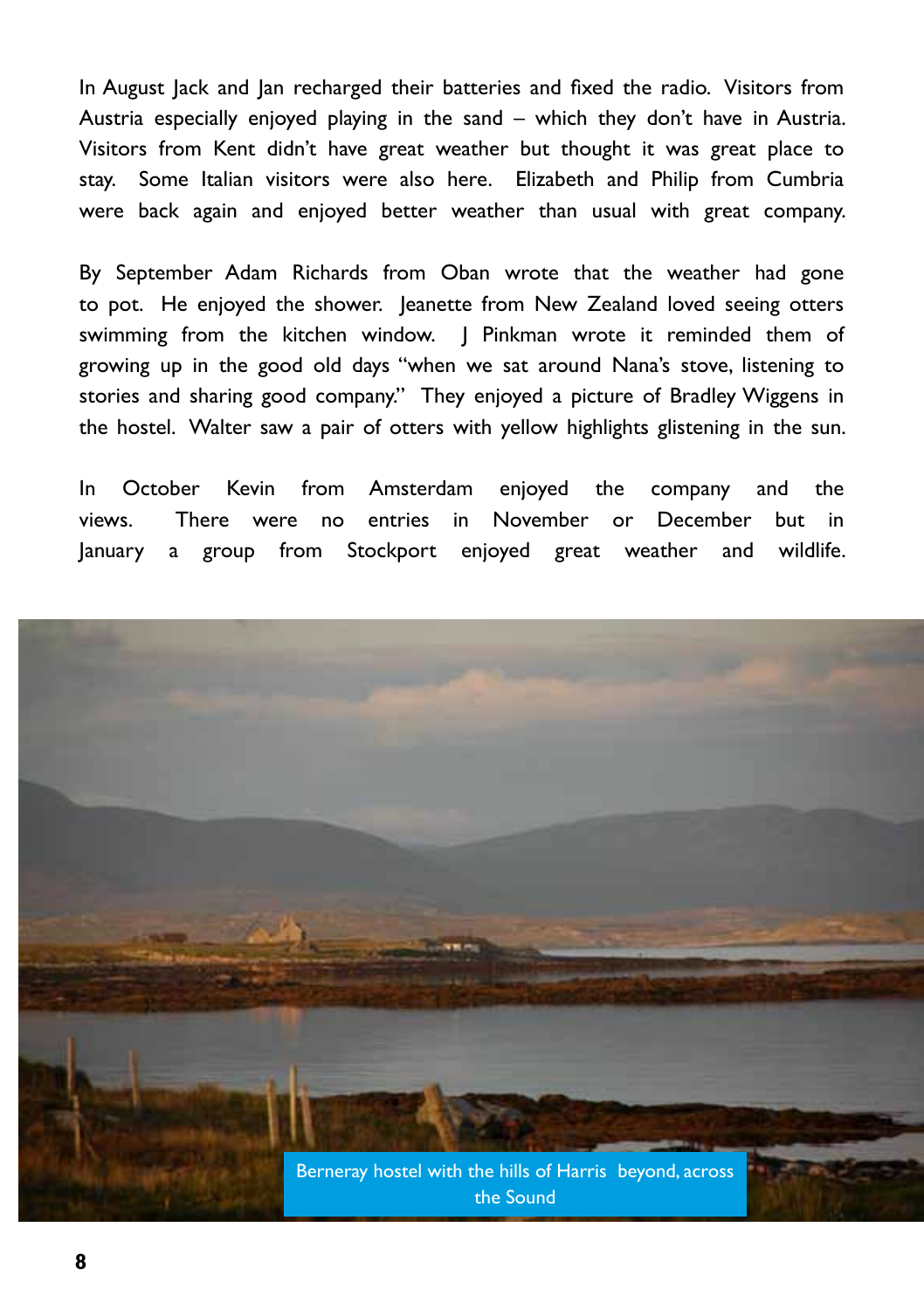## **Howmore**



In March Colin, Peter and Phil cycled here and enjoyed fine weather and star gazing including views of Jupiter, Venus and Mars – and wrote "magical". Derek and Paula Finlayson from Dunoon were here in April for their fifth wedding anniversary. Nicky and Justin from Glasgow enjoyed the comfort, sharing whisky and backgammon and lots of birds – oystercatchers, redshanks, ringed plovers, lapwings, curlews and possibly sanderlings. Rachel and Keir from Abernethy enjoyed the showy starlings.

In April Jo and Helen wrote that the hostels were happy discovery and really made their trip. Steve enjoyed amazing weather, otters and dolphins. Cara Ezzi from Benderloch and Ffion from Canada had a nice evening of wine and epic jenga while listening to the wind outside. They wrote that the beaches are stunning and the locals are so friendly and helpful. In May the conditions were perfect for cycling. Mike and Lizzie Kendon from Exeter walked the Hecla Beinn Mhor ridge and saw golden eagles and hen harriers. Richard Morris from Shropshire stayed a couple of nights and found it cosy and comfortable. He loved the shell and bone collection on the wall outside. (Some writing in a language I didn't recognise was followed by an unusal name from Lustleigh in Devon shared with a colleague at work (in Devon) and it turned out that it was my colleagues' Mum writing in Norwegian – quite a surprise - Jo). Carol Henry from Glasgow and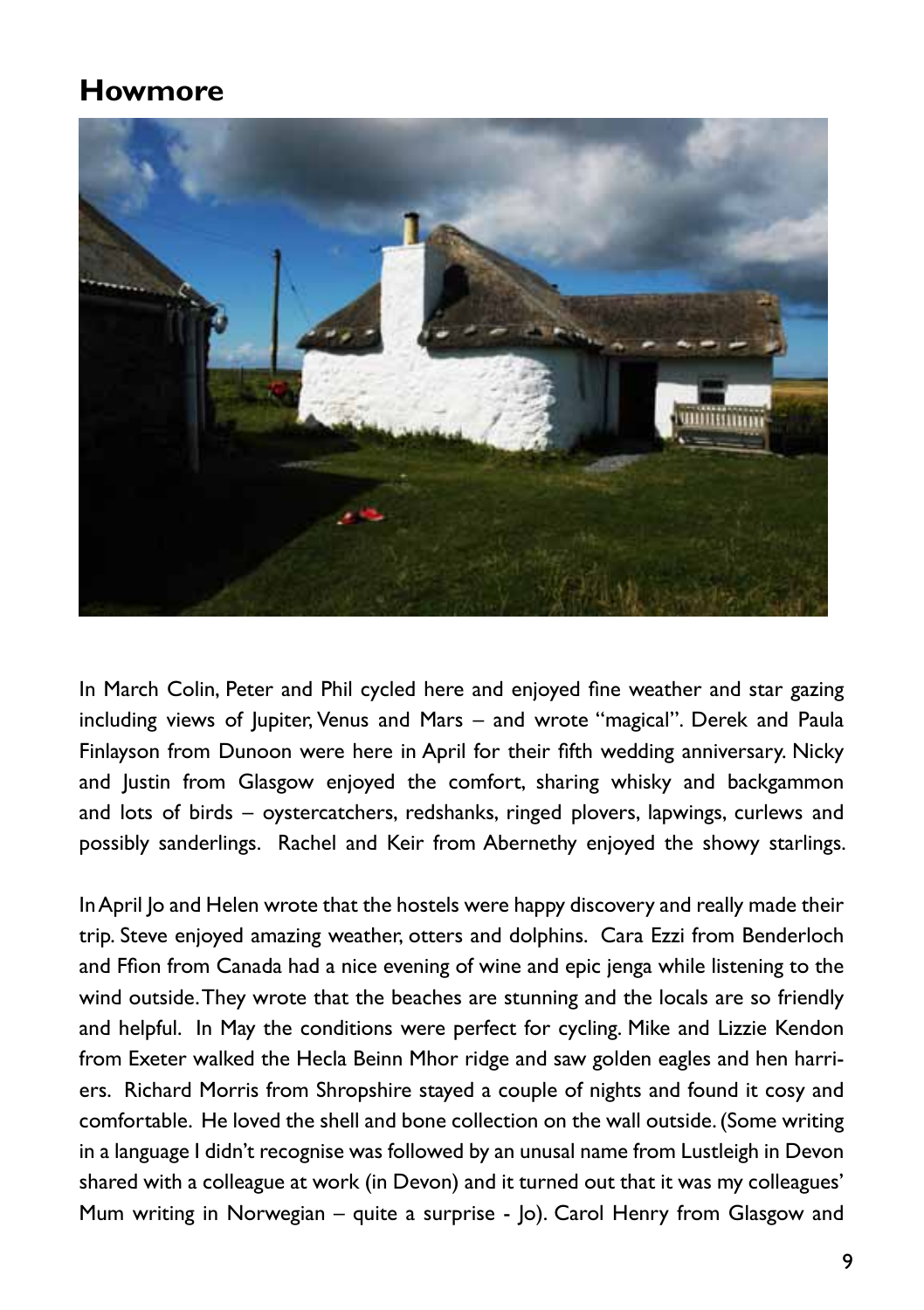Alan from South Uist also got to the top of Beinn Mhor on a beautiful day and enjoyed the views. Dave Banford and Gordon Hodge from Dumfries wrote of improvements to the hostel since their last visit and three eagle sightings on Beinn Mhor. At the end of May hostellers enjoyed eagles, short eared owls, snipe displaying and corncrakes. John Budd and Frances Priest from Leith had a wonderful stay and swam in the loch. Geoff and Rosemary Gilbert from Leeds met some great people and had good conversation and wrote that the bunk was comfy. Alison and Richard Lea from London camped among the daisies and fell asleep to the sound of the snipe and corncrake.

In June Richard and Irene Wrigley from Goring on Thames enjoyed many beautiful flowers. Charlie Scott was on a Graham and Marilyn\* bagging "smash and grab" from Glasgow but kept banging his head on the door lintel. Chris Hunter from Glasgow enjoyed perfect weather, rainbows and beautiful sunsets. Dick and Penny Crack from Carlisle enjoyed a wonderful display by the snipe and heard an owl. French hostellers arrived in heavy rain and were glad of the warmth of the fire and thought it a beautiful place. Chrisine Allonby from Doncaster was here for her birthday in July, hired a bike from Tommy Callister from the Isle of Man and enjoyed the wildlife and the sound of the sea and the stillness. Beth and Erin Hanley from Bridge of Weir met some friendly people and thought it a very sociable place. Laura and Torsten were here on the 15<sup>th</sup> night of their *Timeless Way* walk. Unfortunately the good weather had brought out the flies so the wind was welcome the next day. Kathie who wrote she was 80 years young, found the cottage full of calm and good kind people who took away her stress. She found the peace that she needed. The flies continued to plague hostellers but they found it a relaxed and peaceful place to stay.

\* **Grahams** are mountains in Scotland between 2000 and 2499 feet high (609.6 and 762 metres), with a drop of at least 150 metres (492 feet) all round

**Marilyns** are mountains and hills in the British Isles that have a relative height of at least 150 metres (492 ft), regardless of distance, absolute height or other merit.

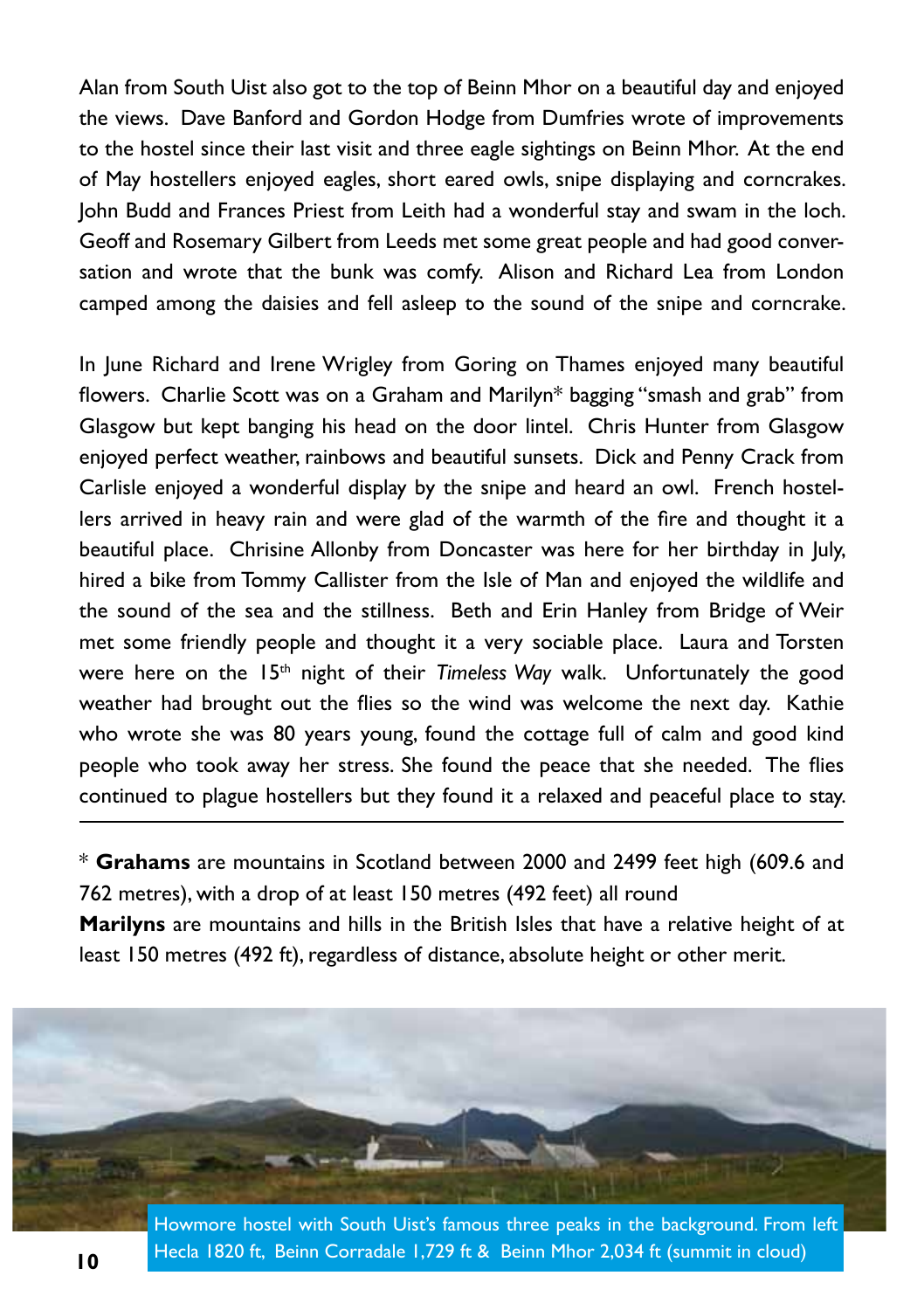

In July there was a visitor here from Patagonia and Harry Minns from Caistor saw a Great Northern Diver in the sea and paddled. Matt Ludford from Norwich got wet feet trying to see the rasping corncrake. He wrote that this place feels closer to heaven. A hosteller also wrote "there is definitely 'more' in Howmore – good food, folk, talk and tales".

In August a hosteller accidently took the logbook to Ullapool and it was returned by Bente who had met him in Ullapool and was heading south so offered to bring it back. Italian visitors wrote in the book later in August.

In September it was windy but the hostel was described as very comfortable. At the end of September Matt from Norwich arrived thoroughly soaked so was glad that the storage heaters were on. Jane Coomber and Martin Frost from Debenham were back in October as were the Howmore maintenance crew fitting a new shower and toilet. Hostellers were here for Hogmanay and Tom here in January wrote that "this is like hostelling used to be when I was 18 (1980). I wish all hostels were like this".

The hostels welcomed visitors not just from Scotland, the rest of the United Kingdom including Ireland, Wales and the Isle of Man, but also France, the Netherlands, Belgium, Germany, Spain, Italy, Slovenia, Slovakia, Iceland, Finland, the Czech Republic, Switzerland, Austria, Estonia, Finland, Poland, Belarus, Norway, Taiwan, China, Singapore, Korea, America, Canada, Argentina, South Africa, Australia and New Zealand. The geographical spread of those visiting the hostels never ceases to amaze me.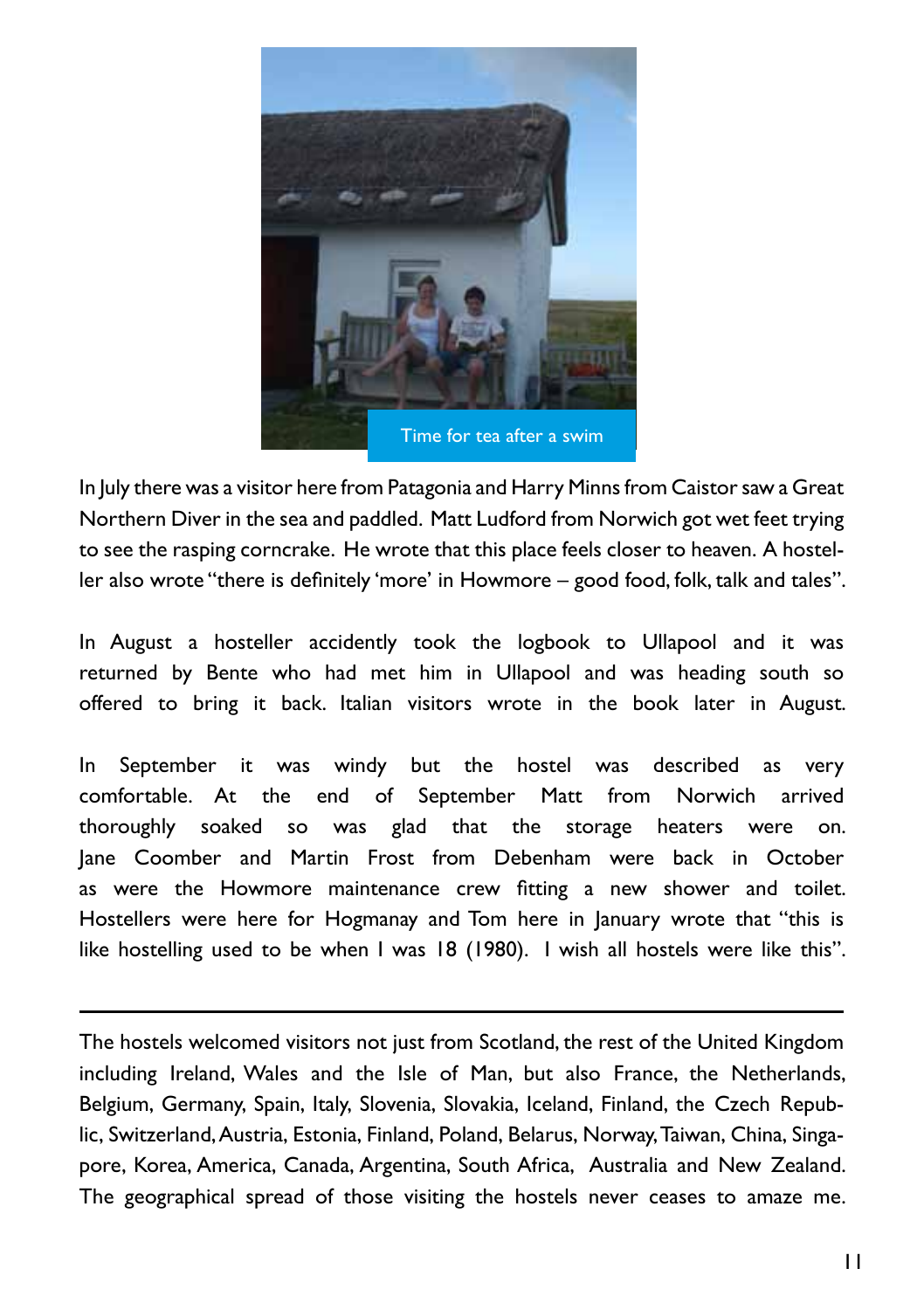## **The Gatliff Hebridean Hostels Trust in 2012**

## **Trustees**

Peter Clarke (Chairman & Company Secretary) Matt Bruce John Joyce (Work Party organiser) John Humphries (Editor Hebridean Hostellers Newsletter) Philip Lawson (Treasurer) Julian Paren

**The Gatliff Hebridean Hostels Trust** is dedicated to running Berneray (20 beds), Howmore (16 beds) and Rhenigidale (12 beds) hostels, in partnership with islanders, to a sound basic standard. Its goal is to provide hostellers, including young people of limited means, with the opportunity to stay a while to get to know, and maybe come to love, the unique culture and natural environment of the islands. (We are part of the Scottish Youth Hostels Association (SYHA) family.)

### **Berneray**

The hostel was visited by two work parties during 2012. A new Morso Squirrel stove was installed in the common room. Taken together with the new 75 mm rigid insulation and the timber partition installed between the common room and dormitory, the room should now be much more comfortable. New storage radiators were installed in the kitchen/common room and the 'honeymoon suite' to provide background heating especially when no hostellers are in residence. Three rooms were re-decorated to a high standard. Three new FLB wood doors were fitted.

Stornoway Canoe Club annual Christmas trip from Leverburgh 15th December 2012. Visitors welcome!



New smoke alarms were installed in the annexe. A new carbon monoxide detector was fitted in the hostel to replace the old battery powered model. Plastic covers were installed in the side channels of both wash rooms A broken bunk was replaced. Four new chairs were provided for the dormitories. Additional food storage boxes were provided. The kitchen sink was fitted with new taps. The water filter in the shower was cleaned and replaced.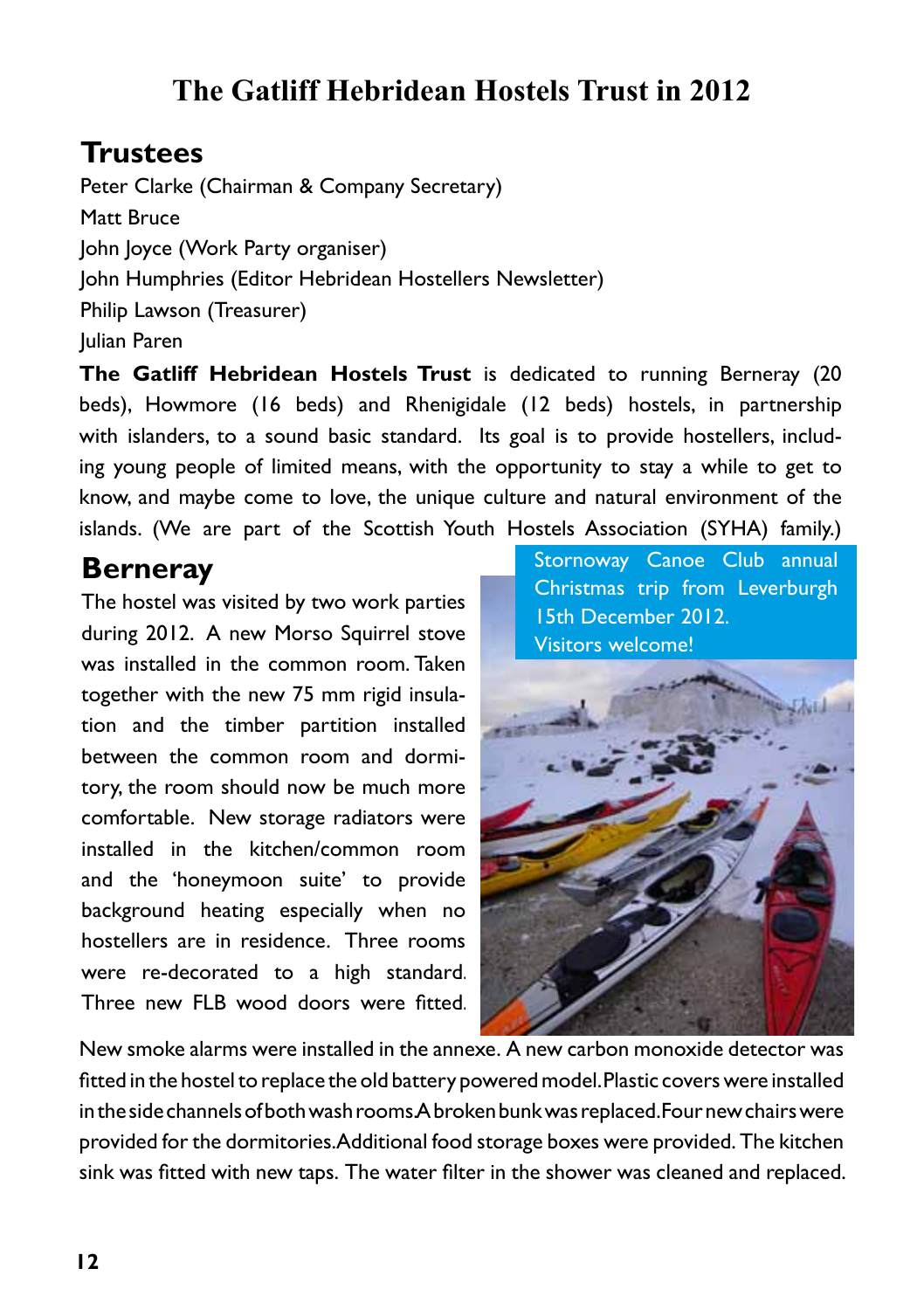All outside walls of the main building and the annexe were scraped, treated with bleach and painted with white exterior paint. The thatch was inspected and found to be in satisfactory condition. One small area of broken wire was found on the annexe roof. This issue was dealt with and sealed with marram grass and stranded wires. All the stones were re-ropped.

A new edged stone filled pathway was created between the hostel and the annex. The wooden gate at the southern entrance to the hostel was repaired. All the outside walls

We take this opportunity to thank Alex Caldwell, David Cuthbert, Dave Golding, Alan Helsdon, Nigel Milnes, Frances Passey, Adrian Wallace and Jude Warrender for working as volunteers at the hostel in 2012 alongside our who tradesmen Rob Plaister & Eddie Webb. of the annexe were scraped bleached and painted with white exterior paint. All window catches in the main building were replaced with new catches.



#### **Howmore**

Work parties visited Howmore on two occasions during the year. During 2012 three dormitories and a hallway were created in the thatched cottage by installing insulated stud partition walls. The building was completely rewired for lighting, emergency lighting, smoke alarms and wall power sockets for hostellers. A storage radiator was provided in each room. The source supply and consumer units were updated to comply with



current regulations. Then all the new partition walls were plaster-boarded and skirting boards, door frames, facings, doors and door furniture were fitted. Necessary timber repairs were carried out. All of the rooms and space were prepped and painted; likewise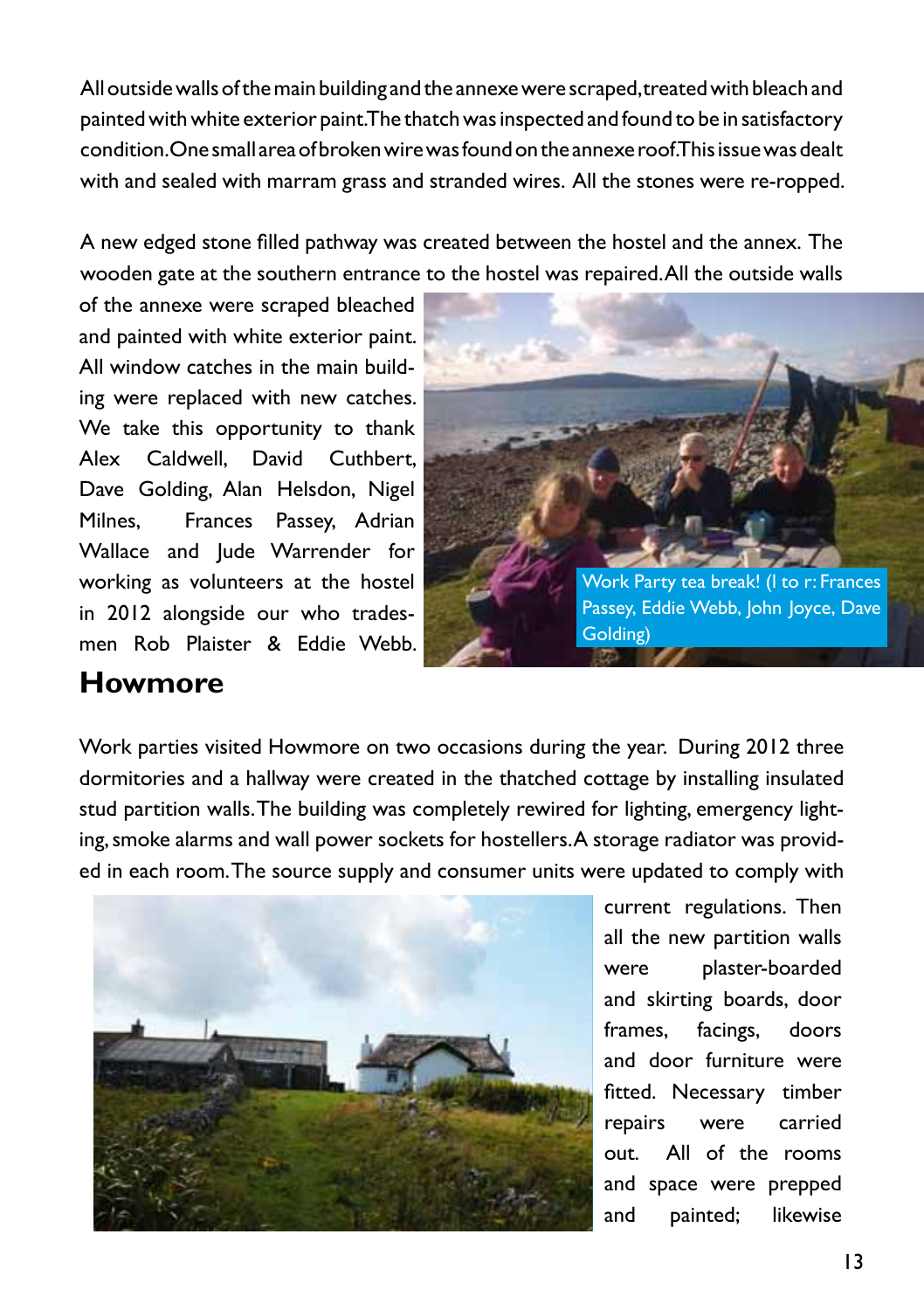the woodwork and the doors were varnished. New curtains were fitted in dormitories. The exterior was painted white.

A new electrical connection to the thatched cottage was created. New smoke alarms and emergency lighting were fitted in the main building.

Outside drainage works were carried out and stone and/or chip paths were created at entrances, between the buildings and on the pathway through the gates. Area cleared and reseeded. The track was bordered with stone, in-filled from where it leaves the metalled road and the drainage was improved too. Outdoor benches were cleaned and varnished. All outside hostel signage was refreshed. Upkeep of guttering and down pipes carried out. Concrete storage plinth created.

The outbuilding roof was sealed to stop leaks and the interior walls were rough pointed to stop wind and rain coming in. A new chimney flue was installed and a new Morso Squirrel solid fuel stove was fitted.

We thank Dave Golding, David, Liz & Vicky McArthur, Sue McClymont, Jean Mills, Frances Passey, Meg Richards and Ben Staples who worked with our tradesmen Rob Plaister and Eddie Webb at Howmore.

#### **Howmore Appeal**

in 2013 we launched an appeal for  $£47,000$  to improve the hostel. We want to create a comfortable safe haven from which the next generation of hostellers can get to know and come to love the Outer Hebrides.

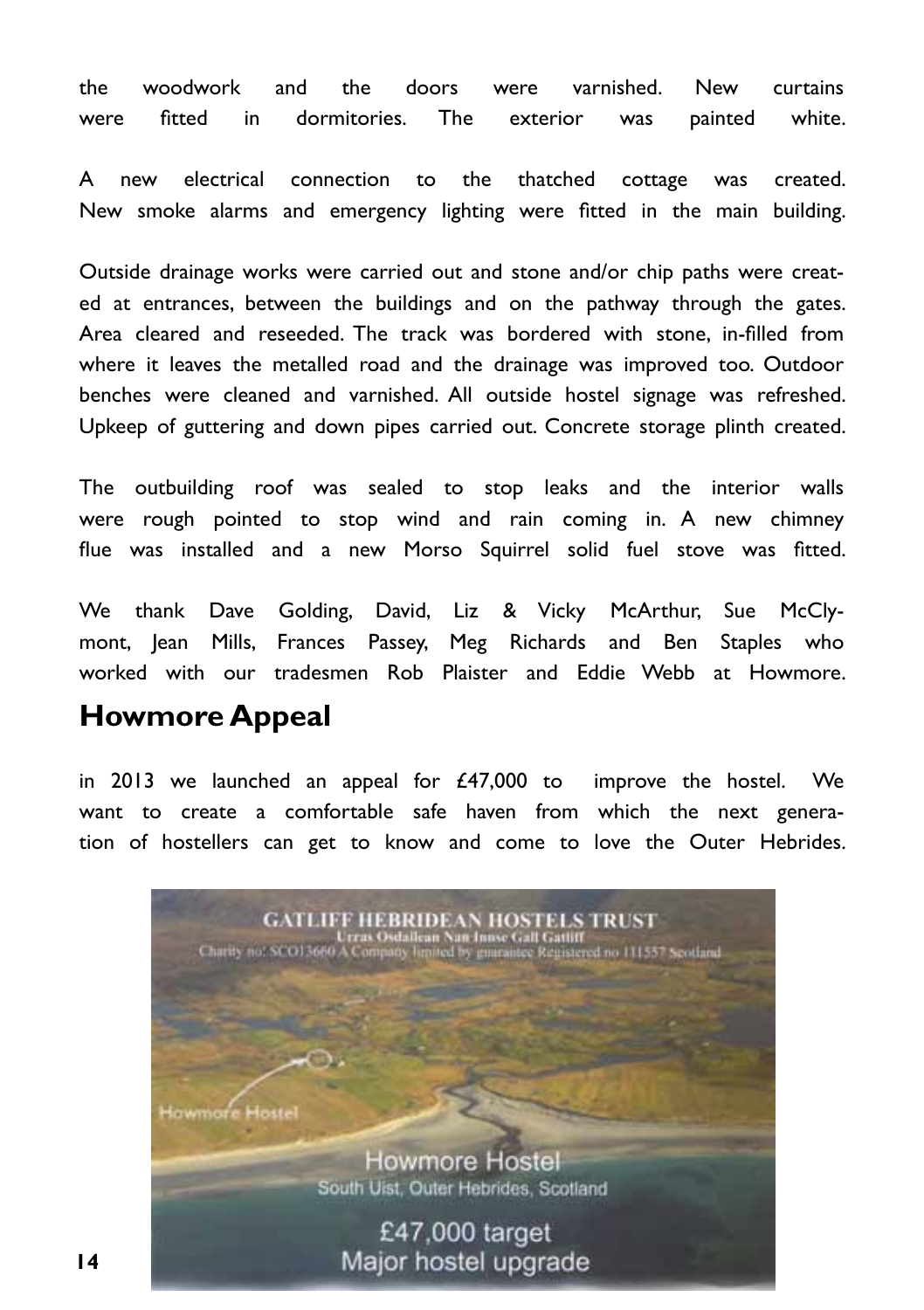In 2011 bought the hostel buildings. (hitherto it had been held on a long lease). The funds the appeal sought were necessary to upgrade the level of service and comfort to Visit Scotland One Star standard (which incorporates all current International Youth Hostel Federation (IYHF) standards. **November 2014:** £30,000 has been received to date. Thank you. If you can help we would be grateful for your contribution, however small. See www.gatliff.org.uk

## **Rhenigidale**

Steve Glover and his wife Liz installed a new fitted kitchen at the hostel. This was shortly before the visit from the Visit Scotland Quality Inspector. In confirming the hostel's one star quality award the Inspectors said, "there has been some excellent new shelving and storage fitted in the kitchen. The heavy duty plywood and pine shelving looks very good and there is customised storage. The stainless steel work tops should be very hard wearing and will be easy to clean. The kitchen has been freshly painted. The lounge area is comfortable. The furniture is old but in good condition. The mattresses have blankets which add to comfort."

We thank Fraser Binns, Dux at Sir E Scott School, Tarbert, who has been doing myriad jobs around the hostel on a weekly basis for the 'community service element' of his Duke of Edinburgh's Gold Award.

12 May 2012 was the 50th anniversary of the opening of Rhenigidale hostel. This was marked by a visit from Mac Hoskin who, in 1962, had been responsible for finding the hostel. The event was covered by the *Stornoway Gazette.*